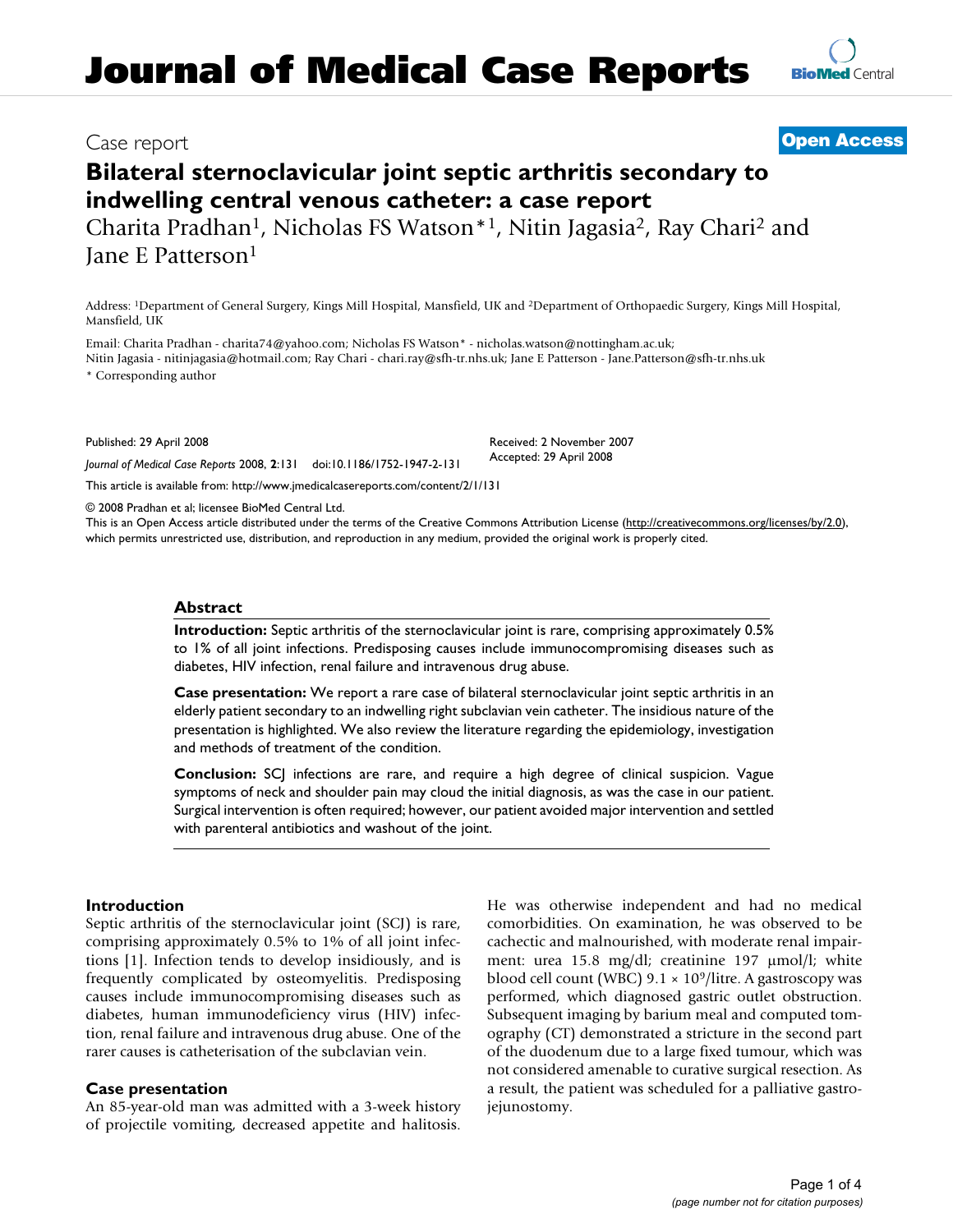During the surgical procedure, a multilumen right subclavian central venous catheter (CVC; Vygon, Cirencester, UK) was inserted by the anaesthetist with full aseptic precautions, using the Seldinger technique and under ultrasound guidance. No apparent difficulty in insertion or periprocedural complication was noted. Following confirmation of a satisfactory line position on plain chest radiography, the CVC was utilised for intravenous fluid infusion and supplemental postoperative parenteral nutrition.

The initial postoperative course was uneventful; however, on postoperative day 10, cellulitis was noticed around the insertion site of the catheter, which was still in situ. Accordingly, the CVC was removed and the tip sent for microbiological examination. The following day, the patient complained of severe pain in the left shoulder, with global painful limitation of left arm movements. Plain radiographs of the left shoulder joint were performed, demonstrating moderate osteoarthritic changes only.

Over postoperative days 12 and 13, the patient developed diarrhoea with intermittent pyrexia and raised inflammatory markers (erythrocyte sedimentation rate 94 mm/ hour, C-reactive protein 112 mg/l, WBC 21.3  $\times$  10<sup>9</sup>/litre). At this stage the cellulitis around the site of the previous CVC was noted to extend anteriorly over the sternum, and both peripheral blood cultures and the cultured CVC tip grew methicillin-resistant *Staphylococcus aureus* (MRSA), which was sensitive to vancomycin, gentamicin, rifampicin and tetracyclines, prompting treatment with intravenous vancomycin. A duplex ultrasound of the upper limb and neck veins was performed in order to exclude a subclavian venous thrombosis; however, an



### Figure 1 Clinical appearance of cellulitis overlying both sternoclavicular joints in association with septic arthritis.

inflammatory mass was visualised over the sternum, with no apparent focal collection.

By day 15, pus was noted to be discharging from the CVC site, prompting a CT scan of the neck. This demonstrated a large inflammatory mass in the root of the neck extending into the superior mediastinum, with no evidence of abscess formation or any evidence of SCJ joint arthritis, either clinically or radiologically.

The patient received 2 weeks treatment with intravenous vancomycin (1 g daily) and oral rifampicin (600 mg daily) in accordance with local microbiology protocol. Regular monitoring of peak and trough serum vancomycin levels was performed to ensure therapeutic dosing. At the end of this period, the cellulitis had resolved and inflammatory markers were reduced; therefore, the patient was discharged.

Once home, the patient continued to experience severe neck and shoulder pains, prompting his general practitioner to refer him again to the hospital approximately 1 month later. Clinical examination revealed a recurrence of the inflammatory mass over the sternum (Figure 1). The patient also complained of ongoing excruciating neck and shoulder pain requiring high doses of parenteral opiates, and inflammatory markers were markedly elevated. A further CT scan was performed, which demonstrated bilateral destruction of the SCJs and a large effusion of the left SCJ consistent with septic arthritis (Figure 2).



# Figure 2

**Computed tomography scans demonstrating the destruction of the sternoclavicular joints bilaterally (solid arrow), with a large effusion of the left sternoclavicular joint (hollow arrow)**. (a) Coronal image; (b) sagittal image.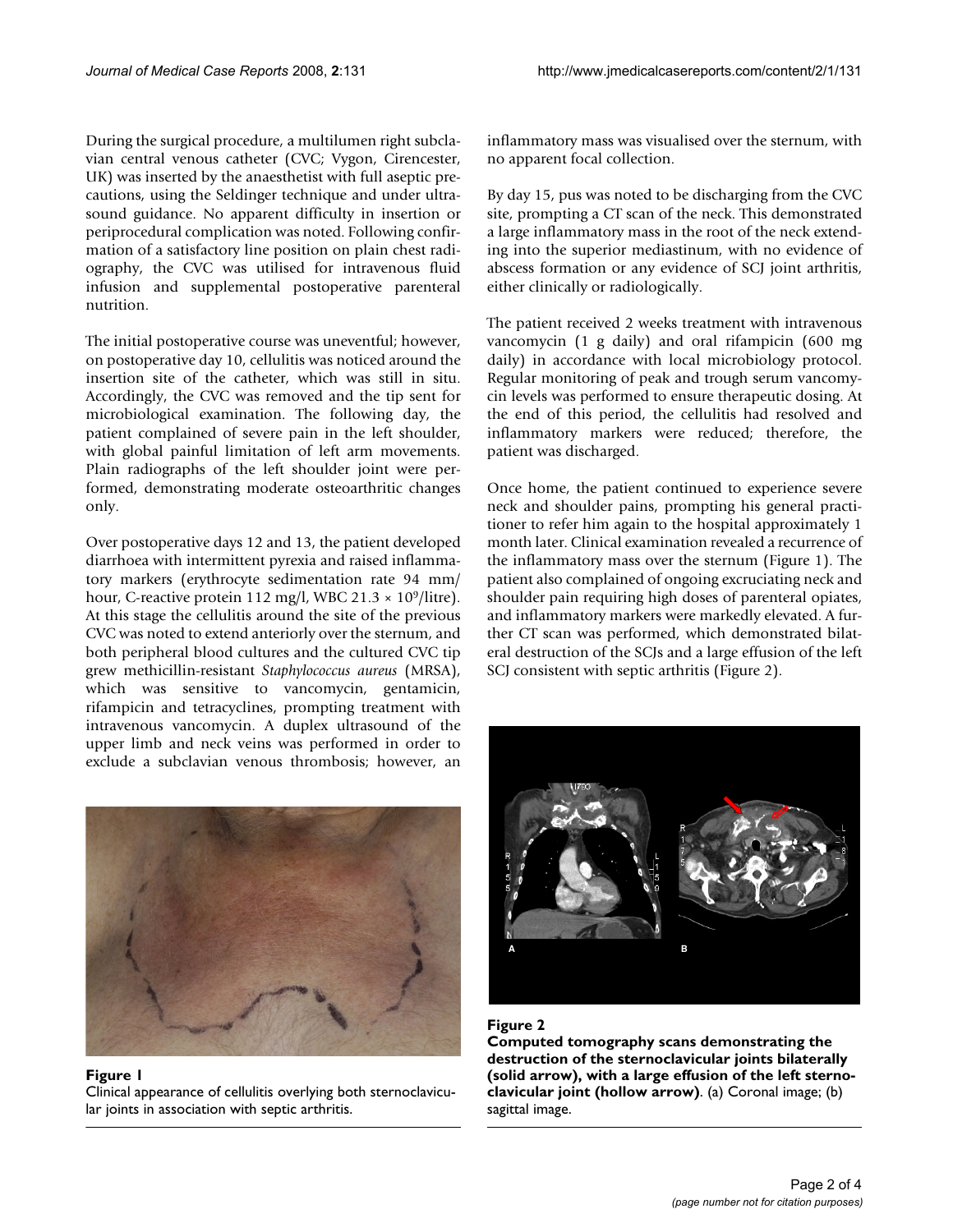Thereafter, the patient was transferred to the care of the orthopaedic surgeons, who, after discussion with the local thoracic surgical unit, performed open surgical debridement of the left SCJ and obtained samples for microbiological and histological analyses. These showed osteolytic bone consistent with a diagnosis of suppurative osteomyelitis, and microbiology samples revealed a heavy growth of MRSA consistent with the previous CVC sepsis (antibiotic sensitivities as described previously). The patient was treated in hospital for a further 4 weeks, with combined intravenous vancomycin and oral rifampicin, leading to complete clinical resolution of his symptoms, and he was discharged with a further 4 weeks of single-agent oral rifampicin. No subsequent treatment has been required.

# **Discussion**

The SCJ is a synovial lined joint composed of the inferior medial clavicular head, the superior lateral notch of the manubrium and cartilage of the first rib. Clinical infections of this joint are exceedingly rare (<1% of all joint infections), but when present, result in abscess formation in 20% of cases [2,3]. The joint capsule is unable to distend so infection quickly spreads beyond the joint leading to fistula formation, cutaneous abscess or, rarely, mediastinitis [4,5]. Given the proximity to the mediastinum, pleural cavity and brachiocephalic structures, close liaison with thoracic surgeons is often required.

Infection of the SCJ mainly occurs in patients with immunocompromising conditions such as diabetes or chronic renal failure, in intravenous drug abusers and in those taking long-term steroids [1,6]. Infection in our patient occurred secondary to an indwelling subclavian catheter, in a patient predisposed to infection by a poor nutritional state and immunocompromised owing to his duodenal tumour. Venous catheter-related infections may be a result of haematogenous bacteraemia, but are more commonly held to result from direct inoculation of the joint during attempts at percutaneous vein catheterisation [7]. Others have suggested that colonisation of the catheter tract results in seeding of the SCJ capsule, which may have been traumatised at the time of insertion. The most commonly found organism is *Staphylococcus aureus*, which is demonstrated in up to half of all cases [8,9].

It is recognised that complications of *S. aureus* bacteraemia may be difficult to identify at the time of initial positive blood culture result, as was the case with our patient. To this end, Fowler et al. [10] have identified four clinical characteristics which may aid in the prediction of complicated infection. These are community acquisition, skin examination findings suggesting acute systemic infection, persistent fever at 72 hours and positive follow-up blood culture results at 48 to 96 hours. Of these, the presence of a positive follow-up blood culture was found to be the most important [10]. Follow-up blood cultures were not performed in our patient during initial admission and treatment. However, it is recommended that in patients with persisting *S. aureus* bacteraemia, the duration of antibiotic therapy should be prolonged.

Antibiotic selection and management of these patients should be guided by the local microbiology department, which can monitor local patterns of antibiotic susceptibility and resistance, determine the exact minimum inhibitory concentration of the chosen antibiotic, and monitor serum antibiotic levels in order to ensure therapeutic dosing.

In addition to vancomycin, a number of newer antimicrobial agents have demonstrated efficacy against MRSA [11]. These include the oxazolidinone, linezolid, which has both intravenous and oral formulations. In a recent animal study, linezolid was shown to be effective against experimentally induced MRSA mediastinitis, with no additional benefit from the addition of rifampicin [12]. Alternatives for the treatment of MRSA soft-tissue infection include daptomycin and the minocycline derivative, tigecycline.

The earliest presenting symptom of SCJ infection is neck and anterior chest pain followed by pyrexia, swelling and erythema over the neck and upper sternum. Often progression is insidious and may become apparent with shoulder discomfort (referred pain), as was the case with our patient. Conversely, it may present acutely with fever and septic shock owing to a high incidence of systemic bacteraemia associated with this condition. Superior vena caval obstruction due to mediastinitis may complicate the clinical picture.

In the late stages of SCJ infections, abscess formation with direct extension into the mediastinum and adjacent chest wall may occur in as many as 21% of cases [3,6]. The time interval between SCJ infection and symptoms vary and, therefore, a delay in diagnosis is not uncommon [1,6]. If the clinical diagnosis of SCJ infection is in question, radio-isotope scans are highly sensitive for detection of osteomyelitis [13]. When swelling and erythaema are present, needle aspiration for both bacteriological diagnosis and therapeutic drainage may be attempted. A CT scan with fine cuts or magnetic resonance imaging scans should be obtained in infections that fail to resolve, to define the extent of spread. Diagnostic CT findings include periosteal reaction, bony sequestra, reactive sclerosis, sinus tracts and air fluid levels [13].

The majority of early SCJ infections settle with conservative measures, as long as no abscess has formed and infection has not spread to the mediastinum. On average, the